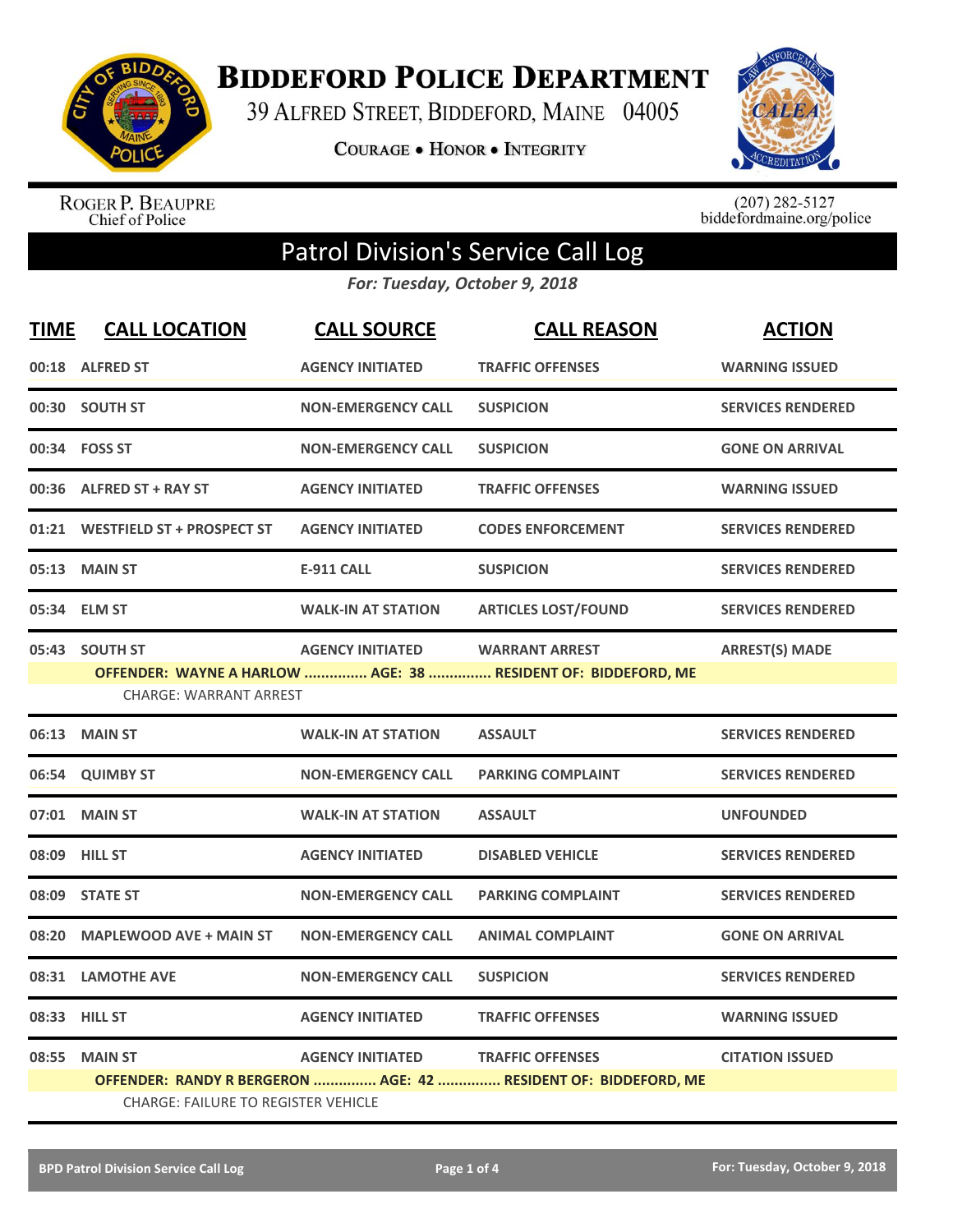| <b>TIME</b> | <b>CALL LOCATION</b>                                                                                                         | <b>CALL SOURCE</b>        | <b>CALL REASON</b>                        | <b>ACTION</b>                |  |
|-------------|------------------------------------------------------------------------------------------------------------------------------|---------------------------|-------------------------------------------|------------------------------|--|
|             | 09:08 ALFRED ST                                                                                                              | <b>NON-EMERGENCY CALL</b> | <b>DMV ERROR</b>                          | <b>NO ACTION REQUIRED</b>    |  |
|             | 09:18 ALFRED ST                                                                                                              | <b>AGENCY INITIATED</b>   | <b>TRAFFIC OFFENSES</b>                   | <b>WARNING ISSUED</b>        |  |
|             | 09:18 ALFRED ST                                                                                                              | <b>WALK-IN AT STATION</b> | <b>PAPERWORK</b>                          | <b>PAPERWORK SERVED</b>      |  |
|             | 09:19 SOUTH ST                                                                                                               | <b>NON-EMERGENCY CALL</b> | <b>THEFT</b>                              | <b>REPORT TAKEN</b>          |  |
|             | 09:38 GRAHAM ST                                                                                                              | <b>NON-EMERGENCY CALL</b> | <b>INFORMATION LOGGED</b>                 | <b>NO ACTION REQUIRED</b>    |  |
|             | 09:39 SOUTH ST + CRESCENT ST                                                                                                 | <b>NON-EMERGENCY CALL</b> | <b>CHECK WELFARE</b>                      | <b>SERVICES RENDERED</b>     |  |
|             | 10:08 SOUTH ST                                                                                                               | <b>NON-EMERGENCY CALL</b> | <b>CIVIL COMPLAINT</b>                    | <b>SERVICES RENDERED</b>     |  |
|             | 10:09 ALFRED ST + GRAHAM ST                                                                                                  | <b>AGENCY INITIATED</b>   | <b>TRAFFIC OFFENSES</b>                   | <b>WARNING ISSUED</b>        |  |
|             | 10:25 WEST ST                                                                                                                | <b>AGENCY INITIATED</b>   | <b>TRAFFIC OFFENSES</b>                   | <b>CITATION ISSUED</b>       |  |
|             | OFFENDER: WILLIAM R STMARIE  AGE: 21  RESIDENT OF: E LONGMEADOW, MA<br><b>CHARGE: OPERATE VEHICLE WITHOUT LICENSE</b>        |                           |                                           |                              |  |
|             | 10:40 SOUTH ST                                                                                                               | <b>AGENCY INITIATED</b>   | <b>ANIMAL COMPLAINT</b>                   | <b>SERVICES RENDERED</b>     |  |
|             | 10:54 ELM ST                                                                                                                 | <b>E-911 CALL</b>         | 911 MISUSE                                | <b>WARNING ISSUED</b>        |  |
|             | 11:05 CLEAVES ST                                                                                                             | <b>NON-EMERGENCY CALL</b> | <b>ANIMAL COMPLAINT</b>                   | <b>SERVICES RENDERED</b>     |  |
|             | 11:09 SOUTH ST                                                                                                               | <b>E-911 CALL</b>         | <b>HARASSMENT</b>                         | <b>REPORT TAKEN</b>          |  |
|             | 11:11 ALFRED ST                                                                                                              | <b>E-911 CALL</b>         | <b>DUPLICATE CALL</b>                     | <b>SERVICES RENDERED</b>     |  |
|             | 11:49 ELM ST                                                                                                                 | <b>E-911 CALL</b>         | ATTEMPTED/THREATENED SUICIDE REPORT TAKEN |                              |  |
|             | 12:14 MT VERNON ST                                                                                                           | <b>WALK-IN AT STATION</b> | <b>MENTAL ILLNESS CASES</b>               | <b>SERVICES RENDERED</b>     |  |
|             | 12:16 ALFRED ST                                                                                                              | <b>AGENCY INITIATED</b>   | <b>TRAFFIC OFFENSES</b>                   | <b>WARNING ISSUED</b>        |  |
|             | 12:23 BRADBURY ST + CUTTS ST<br>OFFENDER: JUVENILE  AGE: 15  RESIDENT OF: BIDDEFORD, ME<br><b>CHARGE: AGGRAVATED ASSAULT</b> | <b>E-911 CALL</b>         | <b>AGG. ASSAULT W/KNIFE</b>               | <b>ARREST(S) MADE</b>        |  |
|             | 12:43 HEALTHCARE DR                                                                                                          | <b>NON-EMERGENCY CALL</b> | <b>DISABLED VEHICLE</b>                   | <b>NO ACTION REQUIRED</b>    |  |
|             | 12:58 ALFRED ST                                                                                                              | <b>WALK-IN AT STATION</b> | <b>ANIMAL COMPLAINT</b>                   | <b>SERVICES RENDERED</b>     |  |
|             | 13:05 KENNEDY DR                                                                                                             | <b>WALK-IN AT STATION</b> | <b>CIVIL COMPLAINT</b>                    | <b>CIVIL COMPLAINT</b>       |  |
|             | 13:06 ALFRED ST + BOULDER WAY                                                                                                | <b>E-911 CALL</b>         | <b>DEBRIS IN ROADWAY</b>                  | <b>REFERRED OTHER AGENCY</b> |  |
|             | 14:05 BACON ST                                                                                                               | <b>NON-EMERGENCY CALL</b> | <b>DISTURBANCE / NOISE</b>                | <b>NEGATIVE CONTACT</b>      |  |
|             | 14:18 HILLS BEACH RD                                                                                                         | <b>WALK-IN AT STATION</b> | <b>SUSPICION</b>                          | <b>SERVICES RENDERED</b>     |  |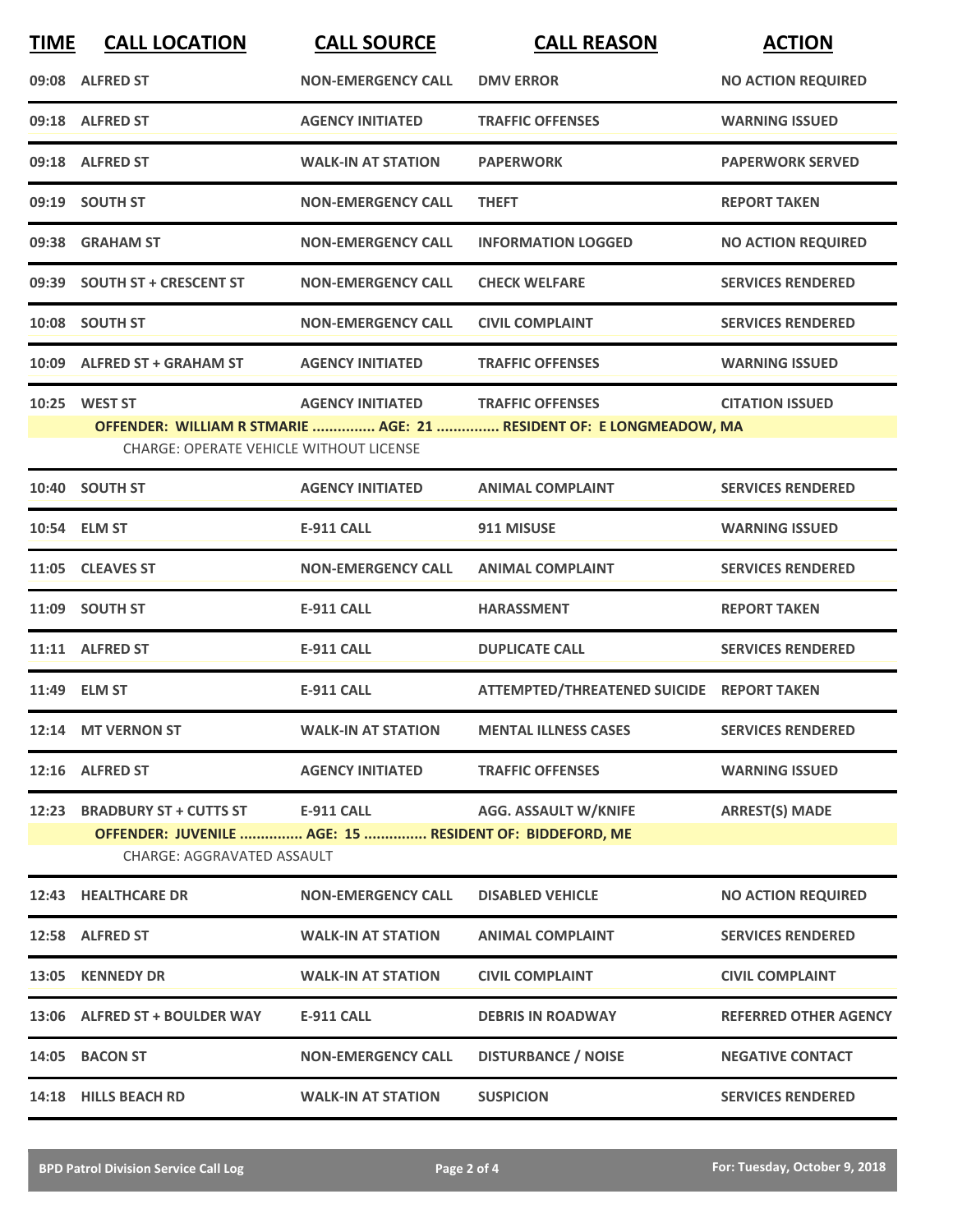| <b>TIME</b> | <b>CALL LOCATION</b>                          | <b>CALL SOURCE</b>        | <b>CALL REASON</b>                                                | <b>ACTION</b>             |
|-------------|-----------------------------------------------|---------------------------|-------------------------------------------------------------------|---------------------------|
|             | 14:36 EMERY ST                                | <b>NON-EMERGENCY CALL</b> | <b>JUVENILE OFFENSES</b>                                          | <b>SERVICES RENDERED</b>  |
|             | 14:45 SOUTH ST                                | <b>NON-EMERGENCY CALL</b> | <b>SUSPICION</b>                                                  | <b>SERVICES RENDERED</b>  |
|             | 14:57 GUINEA RD                               | <b>AGENCY INITIATED</b>   | <b>ANIMAL COMPLAINT</b>                                           | <b>SERVICES RENDERED</b>  |
|             | 15:01 LINCOLN ST                              | <b>E-911 CALL</b>         | 911 MISUSE                                                        | <b>NO ACTION REQUIRED</b> |
|             | 15:02 HILLS BEACH RD                          | E-911 CALL                | 911 MISUSE                                                        | <b>NEGATIVE CONTACT</b>   |
|             | 15:07 GRANITE ST                              | <b>NON-EMERGENCY CALL</b> | <b>DOMESTIC COMPLAINTS</b>                                        | <b>REPORT TAKEN</b>       |
|             | 15:13 ALFRED ST                               | <b>WALK-IN AT STATION</b> | <b>DRINKING IN PUBLIC</b>                                         | <b>VSAC ISSUED</b>        |
|             |                                               |                           | OFFENDER: ELIZABETH TREMBLAY  AGE: 61  RESIDENT OF: BIDDEFORD, ME |                           |
|             | <b>CHARGE: DRINKING IN PUBLIC</b>             |                           |                                                                   |                           |
|             | 15:20 HILLS BEACH RD                          | <b>NON-EMERGENCY CALL</b> | <b>MOTOR VEHICLE THEFT</b>                                        | <b>REPORT TAKEN</b>       |
|             | 16:04 ALFRED ST                               | <b>E-911 CALL</b>         | <b>MENTAL ILLNESS CASES</b>                                       | <b>REPORT TAKEN</b>       |
|             | 16:32 ALFRED ST                               | <b>WALK-IN AT STATION</b> | <b>COURT ORDERED CHECK IN</b>                                     | <b>SERVICES RENDERED</b>  |
|             | 16:35 ALFRED ST                               | <b>NON-EMERGENCY CALL</b> | <b>ASSAULT</b>                                                    | <b>REPORT TAKEN</b>       |
|             | <b>16:43 MAIN ST</b>                          | <b>NON-EMERGENCY CALL</b> | <b>DISTURBANCE / NOISE</b>                                        | <b>NEGATIVE CONTACT</b>   |
|             | <b>16:46 WINTER GARDEN</b>                    | <b>NON-EMERGENCY CALL</b> | <b>CIVIL COMPLAINT</b>                                            | <b>CIVIL COMPLAINT</b>    |
|             | 16:48 MARINER WAY                             | <b>NON-EMERGENCY CALL</b> | <b>CHECK WELFARE</b>                                              | <b>SERVICES RENDERED</b>  |
|             | <b>16:49 MAIN ST</b>                          | <b>NON-EMERGENCY CALL</b> | <b>CRIM THREAT / TERRORIZING</b>                                  | <b>REPORT TAKEN</b>       |
|             | 17:01 ELM ST                                  | <b>NON-EMERGENCY CALL</b> | <b>CRIMINAL MISCHIEF</b>                                          | <b>SERVICES RENDERED</b>  |
|             | 18:32 FRANKLIN ST                             | <b>E-911 CALL</b>         | 911 MISUSE                                                        | <b>SERVICES RENDERED</b>  |
|             | 18:45 STATE ST                                | E-911 CALL                | <b>DISTURBANCE / NOISE</b>                                        | <b>SERVICES RENDERED</b>  |
|             | 19:35 MAIN ST                                 | <b>NON-EMERGENCY CALL</b> | <b>DRUG</b>                                                       | <b>SERVICES RENDERED</b>  |
|             | 20:45 HEDLEY REYNOLDS WAY                     | E-911 CALL                | 911 MISUSE                                                        | <b>SERVICES RENDERED</b>  |
|             | 20:50 ELM ST + CHADWICK PL                    | <b>AGENCY INITIATED</b>   | <b>MENTAL ILLNESS CASES</b>                                       | <b>SERVICES RENDERED</b>  |
|             |                                               |                           |                                                                   | <b>NO VIOLATION</b>       |
|             |                                               |                           | OFFENDER: ASHLEY MARTINS  AGE: 27  RESIDENT OF: TAUNTON, MA       |                           |
|             | <b>CHARGE: VIOLATING CONDITION OF RELEASE</b> |                           |                                                                   |                           |
|             | 21:43 MAIN ST + FOSS ST                       | <b>AGENCY INITIATED</b>   | <b>TRAFFIC OFFENSES</b>                                           | <b>WARNING ISSUED</b>     |
|             | 22:56 CHAPEL ST                               | <b>E-911 CALL</b>         | <b>SUSPICION</b>                                                  | <b>NEGATIVE CONTACT</b>   |